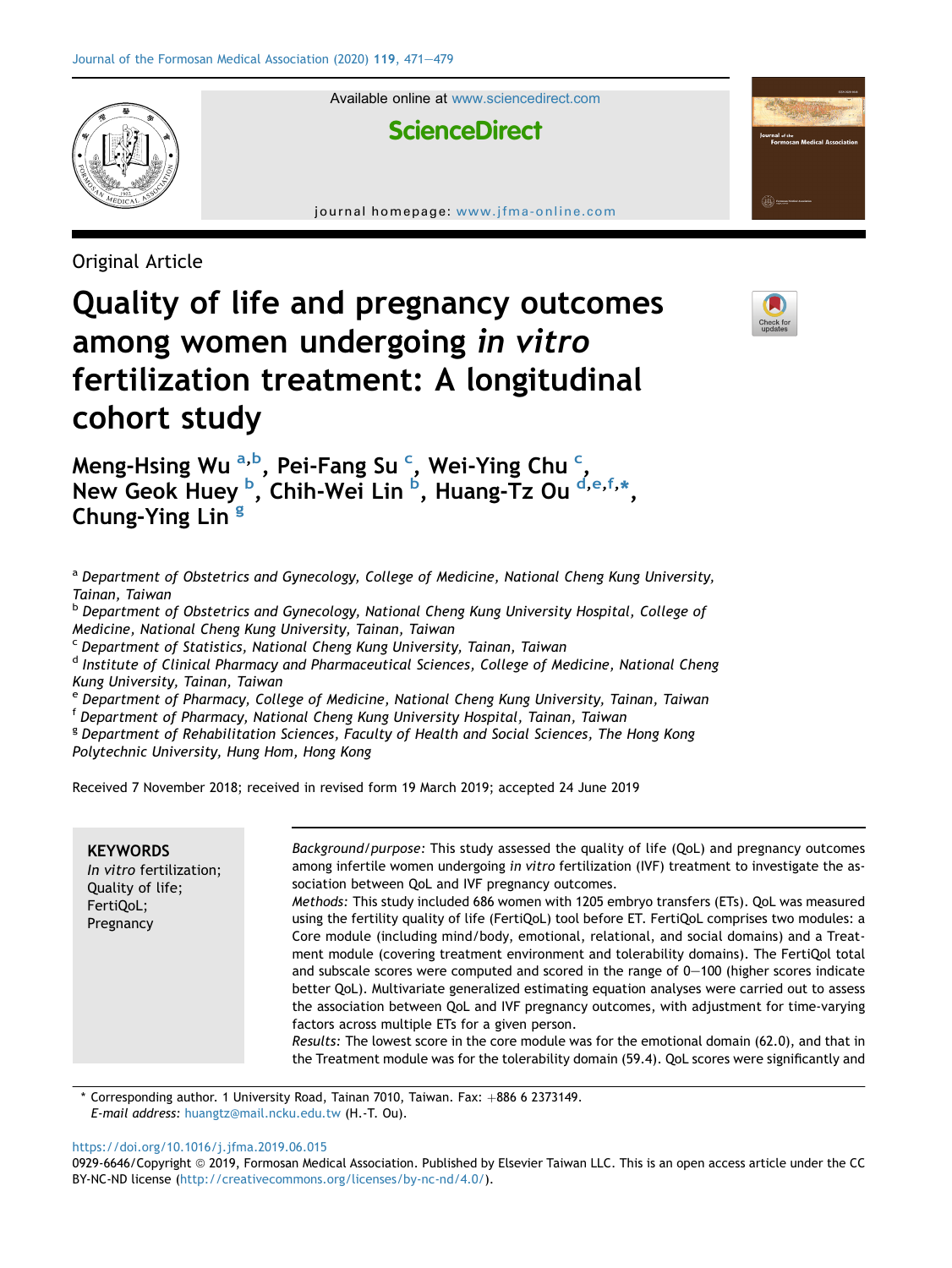positively associated with pregnancy outcomes (i.e., ongoing pregnancy, live birth); with a one unit increase in the emotional domain score, the probabilities of ongoing pregnancy and live birth significantly increased by 2.4% and 2.6%, respectively ( $p < 0.05$ ).

Conclusion: This study evaluated the prospective association between QoL and IVF pregnancy outcomes among infertile women. The results highlight the importance of developing clinical strategies to improve QoL among infertile women undergoing IVF treatment, which may further improve the pregnancy rates of this population.

Copyright © 2019, Formosan Medical Association. Published by Elsevier Taiwan LLC. This is an open access article under the CC BY-NC-ND license ([http://creativecommons.org/licenses/by](http://creativecommons.org/licenses/by-nc-nd/4.0/)[nc-nd/4.0/](http://creativecommons.org/licenses/by-nc-nd/4.0/)).

## Introduction

Having children is an important part of many people's lives. Studies have shown that parents whose basic needs are satisfied enjoy parenthood<sup>[1,2](#page-8-0)</sup> and that women who desired pregnancy reported a sense of happiness and satisfaction.<sup>[3](#page-8-0)</sup> Unfortunately, some couples have fertility problems. Recent studies have shown that the prevalence of infertility is  $\sim$  15% for Chinese women who are at risk for pregnancy and 25% for those who attempted to become pregnant, 37% for Israeli women aged between 15 and 55 who had enrolled in a health plan for 12 months or more, $5$  and 10.9% for Danish women aged between 20 and 29. $^6$  $^6$  Moreover, infertility is negatively associated with the relational, sexual, and psychosocial well-being of patients.<sup>[7](#page-8-0)</sup>

The optimal treatment for infertility is still debated, with assisted reproductive technology (ART) being an option. However, undergoing ART, especially in vitro fertilization (IVF) treatment, is psychologically and emotionally stressful for most patients, with the possibility of perceived distress, depression, or anxiety before, during, and/or after IVF treatment. $8-10$  $8-10$  $8-10$  In addition to the fear of not getting pregnant, IVF treatment stresses women with its treatment cost, daily injections, required procedures, and possibility of failure at any stage of the treatment. As a result, undergoing IVF treatment may be similar to being diagnosed with infertility in that it may result in distress, depression,  $11-13$  $11-13$  $11-13$  and possibly a negative impact on the patient's quality of life (QoL). Although the mental symptoms that occur during fertility treatment are believed to negatively impact pregnancy outcomes, $10$  studies have not explored whether the QoL of infertile women is associated with their pregnancy outcomes with ART.

QoL is recognized as an important outcome measure for many populations, including women receiving IVF treatment. QoL provides healthcare professionals with a holistic view of the self-perceived health status of an individual that can be used to determine whether follow-up action is necessary.[14](#page-8-0) In addition, QoL contains multiple dimensions,[15](#page-8-0) which can assist healthcare professionals in identifying what needs further attention. Given the importance of QoL for healthcare professionals, Boivin et al. developed the fertility quality of life (FertiQoL) tool to capture the QoL of women undergoing treatment for fertility problems.[16](#page-8-0) FertiQoL contains multiple dimensions covering different aspects of health, including specific aspects for women receiving infertility treatments (i.e., a Treatment module with treatment environment and tolerability domains).<sup>[16](#page-8-0)</sup> Healthcare professionals can obtain comprehensive QoL information through FertiQoL.

Against this background, the purpose of this study was to measure the QoL and pregnancy outcomes among infertile women undergoing IVF treatment to investigate the association between the QoL measured before embryo transfer (ET) and the pregnancy outcomes of IVF treatment.

#### Methods

#### Study participants

This is a longitudinal cohort study of infertile couples undergoing IVF treatment at the Assisted Reproductive Technology Center at National Cheng Kung University Hospital, Taiwan. Permission for this study was obtained from the Institutional Review Board of National Cheng Kung University Hospital, Tainan, Taiwan (B-ER-105-114). All women with infertility problems undergoing ETs from 2012 to 2017 were included in this study; those with poor quality of embryo, cancelled IVF cycles, thin endometrium (i.e., less than 7 mm) or lost at follow-up were excluded from analysis. The definition of poor quality of embryo included severe fragmentation (>25%), non-stage-specific cell size, presence of multi-nucleation in cleavage-stage embryos, undistinguishable inner cell mass with few cells, and poor or uneven appearance of the trophectoderm with very few cells in blastocysts. We also excluded those with mental disorders and those who had suffered a major traumatic event such as the death of someone close at least 6 months prior to QoL data collection. The latter group was excluded because people who have experienced such life events are likely to have negative emotions (e.g., depression, sadness, anxiety), which may negatively affect their psychological well-being or QoL. A total of 686 women with 1205 cycles of ET were included in this study. Since all procedures and treatments were routine care and the patients' data were analyzed and reported anonymously, the requirement for informed consent by participants was waived by the IRB committee.

#### IVF treatment protocol

For all IVF cycles, controlled ovarian hyperstimulation, either via a gonadotropin-releasing hormone (GnRH) agonist or a GnRH antagonist protocol, was used. When the leading follicles reached 18-20 mm, recombinant human chorionic gonadotropin (rhCG) was administered, followed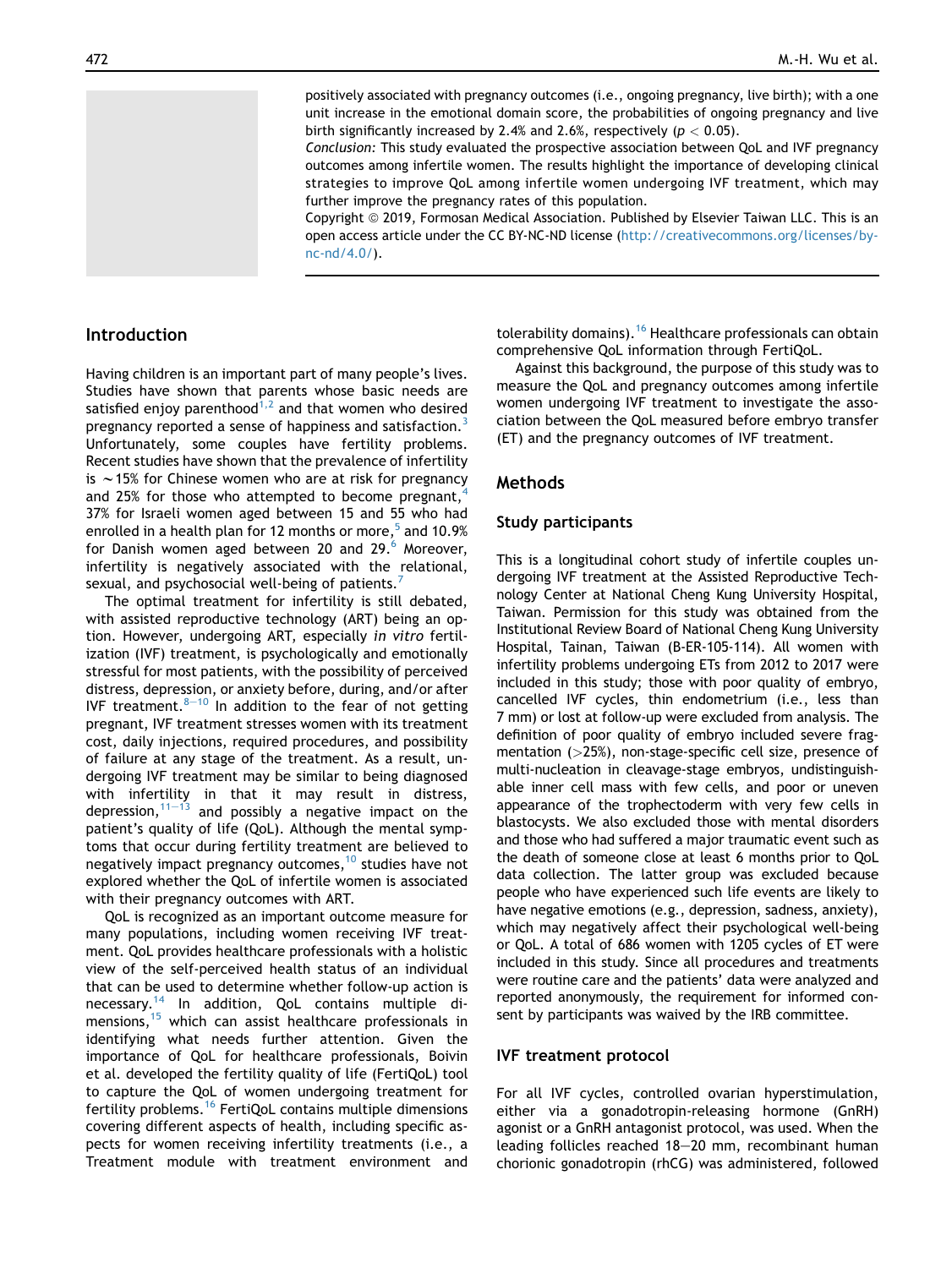by transvaginal oocyte retrieval  $34-36$  h later. In vitro embryo culture with or without intracytoplasmic sperm injection was then conducted. ET was performed on Day  $2-5$  with good-quality embryos (based on a morphological study). For frozen ET cycles, previous cryopreserved goodquality embryos were thawed for transfer per standard protocol.

Study participants had the choice of using atosiban, which is a mixed oxytocin/vasopressin V1A receptor antagonist primarily used for the delay of imminent premature labor with minimal side effects.<sup>17</sup> Some evidence has suggested that atosiban may improve the pregnancy outcomes of IVF treatment for women who are at risk of frequent uterine contractions or poor endometrial receptivity (e.g., women with repeated implantation failure<sup>18-[20](#page-8-0)</sup> and those with endometriosis $^{21}$ ). For cycles with infusion of atosiban (Tractocile; Ferring Pharmaceuticals), a single bolus dose (6.75 mg, 0.9 mL) was administered intravenously before ET, followed by continuous infusion of the remaining dose (30.75 mg, 4.1 mL) in 500 mL of normal saline for 1.5 h.

#### QoL assessment

The assessment of QoL was conducted before ET. The study participants self-reported their QoL based on the questions specified in FertiQoL. FertiQoL is the gold standard for the assessment of the infertility-related QoL of patients undergoing ART. FertiQoL comprises two modules: Core FertiQoL and an optional Treatment module. The Core FertiQoL module contains 24 items. $^{22}$  $^{22}$  $^{22}$  Two items are general and 22 items are specific to infertility, covering four domains (i.e., Mind/body, Emotional, Relational, and Social) derived from the item-generation phase and exploratory factor analyses. The Treatment module assesses QoL related to the fertility treatment itself (i.e., treatment environment and tolerability). Although various response formats are used, they are all based on a five-point Likert scale: (i) from very poor to very good (one item); (ii) from very dissatisfied to very satisfied (seven items); (iii) from completely to not at all (four items); (iv) from always to never (eight items); and (v) from an extreme amount to not at all (six items) (see detailed information at [www.fertiqol.org](http://www.fertiqol.org/)). The FertiQol total and subscale scores are computed and scored in the range of  $0-100$ .<sup>[22](#page-8-0)</sup> A higher score on a given subscale indicates better QoL. The English version of FertiQoL has been professionally translated into Chinese.<sup>[23](#page-8-0)</sup> In the present study, the Taiwanese version of FertiQoL was utilized with satisfactory internal consistency ( $\alpha = 0.79-0.83$ ).

#### Pregnancy outcomes

A test for  $\beta$ -human chorionic gonadotropin hormone ( $\beta$ -HCG) was given 14 days after ET. The primary outcomes of this study include chemical (biochemical) pregnancy, ongoing pregnancy, and live birth rate. Biochemical pregnancy was confirmed by a blood sample  $\beta$ -HCG level of above 30 IU/L, which is typically found in the blood of pregnant women as early as 10 days after conception. Ongoing pregnancy was confirmed by the presence of gestational sacs with a heartbeat at the 10th week of gestational age. Live birth was based on the documentation of a live fetus (or fetuses) after the 24th gestational week.

#### Clinical characteristics

The patients' characteristics and several laboratory measurements of interest were collected, including maternal age at ET (years), body mass index (BMI, calculated as weight/height squared [kg/m<sup>2</sup>]), gravidity, parity, history of pregnancy loss, history of ET failure, infertility factors (i.e., from wife, husband, both, or unknown), infertility duration, anti-Müllerian hormone (AMH) (ng/mL), fresh or frozen embryos transferred, number of embryos transferred, and ET dates. The endometriosis stage of individuals was recorded, which was determined according to the classification of the American Society of Reproductive Medicine (ASRM) and confirmed by the findings of histopathological examination. We also reviewed medical records to identify potential psychological symptoms or disorders during IVF treatment. No significant psychological symptoms/illnesses were found in our study population at the start of or during IVF treatment.

#### Statistical analyses

The characteristics of the study participants are presented as descriptive and inferential statistics. Descriptive statistics, including mean and standard deviation (SD), for continuous variables, as well as percentages and frequencies for dichotomous and categorical variables, were tabulated. Because QoL assessment and pregnancy outcomes (i.e., biochemical pregnancy, ongoing pregnancy, live birth rate) of multiple ETs from a given patient were likely to be correlated (e.g., for each ET, QoL and pregnancy outcomes were measured; if a person had several ETs, then QoL and pregnancy outcomes were repeatedly measured), generalized estimating equation (GEE) anal $y$ sis<sup>[24](#page-8-0)</sup> was applied to assess the association between QoL and IVF pregnancy outcomes. GEE is a specific statistic that can account for the correlation of repeated measures (e.g., QoL, pregnancy outcomes) across multiple ETs within a subject to control for confounding by time-invariant factors from the unmeasured underlying characteristics of individuals. GEE analysis has been recognized as the most appropriate analytic procedure for IVF data collected from multiple cycles.[25](#page-8-0) Multivariate GEE analysis was conducted with adjustment for significant factors associated with the outcome of interest (e.g., QoL, pregnancy outcomes), which were determined based on univariate analyses. In particular, we adjusted for time-varying factors as covariates in multivariate analysis because some factors (e.g., maternal age, type of embryo transferred [i.e., fresh or frozen], number of embryos transferred) could vary over time across multiple ETs for a given person. A logistic GEE model with an exchangeable working correlation matrix specified was used for dichotomous data of pregnancy outcomes. Odds ratios (ORs) and 95% confidence intervals (CIs) are also presented. All statistics were prepared with the use of R software (version 3.4.0). All statistical tests were 2-sided, with a  $p$ -value of less than 0.05 considered to indicate statistical significance.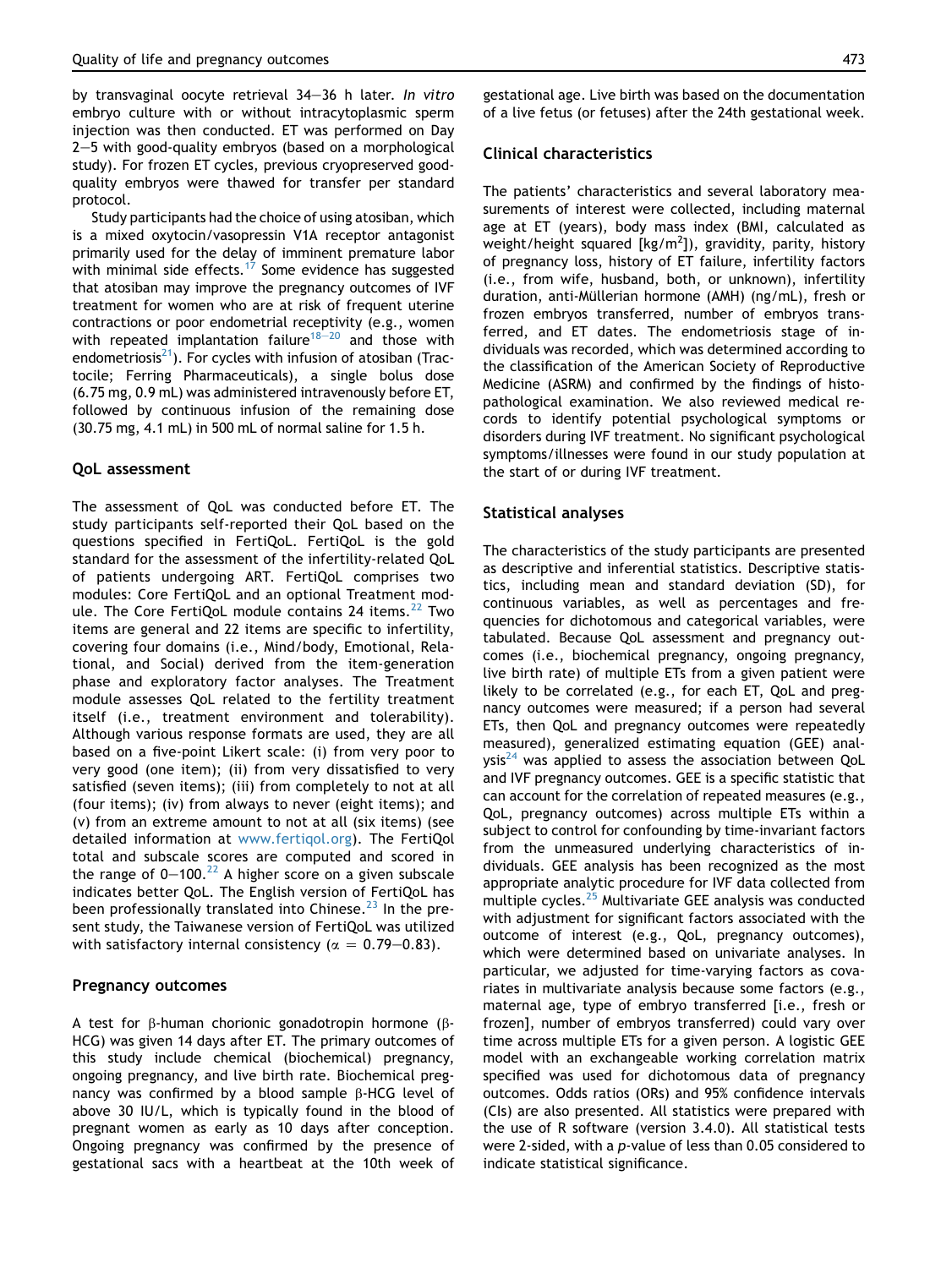## Results

Table 1 shows the patients' characteristics. Specifically, the mean (SD) maternal age at ET was 35.69 (4.62) years, the mean BMI was 22.35 (3.48) kg/m<sup>2</sup>, and the average infertility duration was 4.88 (3.33) years.

Table 2 shows the QoL scores measured by FertiQoL for the study participants. Of note, the lowest score in the core module was for the emotional domain (62.0), and that in the Treatment module was for the tolerability domain (59.4).

[Fig. 1](#page-4-0) shows the results of univariate analyses of the association between QoL and IVF pregnancy outcomes. It shows that pregnancy rates (i.e., chemical pregnancy, ongoing pregnancy, live birth) increased with increasing

| <b>Table 1</b> Characteristics of 686 patients with a total of |  |  |  |  |
|----------------------------------------------------------------|--|--|--|--|
| 1205 repeated measures.                                        |  |  |  |  |

| Characteristics               | N    | Mean (SD) or % |
|-------------------------------|------|----------------|
| Maternal age at ET (years)    | 1104 | 35.69 (4.62)   |
| BMI ( $\text{kg/m}^2$ )       | 1200 | 22.35 (3.48)   |
| AMH (ng/mL)                   | 414  | 3.19(3.08)     |
| Gravida                       |      |                |
| None                          | 693  | 58%            |
| At least one                  | 502  | 42%            |
| Parity                        |      |                |
| None                          | 1005 | 84%            |
| At least one                  | 190  | 16%            |
| Infertility duration (years)  | 1202 | 4.88 (3.33)    |
| Number of oocytes retrieved   | 656  | 9.15(6.22)     |
| Number of embryos transferred | 1173 | 2.55(0.95)     |
| Number of IVF cycles          | 421  | 1.93(1.79)     |
| Day of ET                     |      |                |
| Day $1-3$                     | 635  | 68%            |
| Day $4-5$                     | 296  | 32%            |
| ET failure history            |      |                |
| None                          | 317  | 47%            |
| At least one                  | 360  | 53%            |
| Pregnancy loss history        |      |                |
| None                          | 295  | 70%            |
| At least one                  | 129  | 30%            |
| Infertility factor            |      |                |
| Male                          | 432  | 36%            |
| Female                        | 476  | 40%            |
| <b>Both</b>                   | 135  | 11%            |
| Unknown                       | 157  | 13%            |
| Type of embryo transferred    |      |                |
| Fresh                         | 687  | 58%            |
| Frozen-thawed                 | 505  | 42%            |
| Atosiban administration       |      |                |
| Yes                           | 373  | 31%            |
| No                            | 829  | 69%            |

Abbreviations: SD: standard deviation, BMI: body mass index, AMH: anti-Müllerian hormone, ET: embryo transfer, IVF: in vitro fertilization.

Notes: "N" refers to the number of repeated embryo transfers (ETs) (e.g., the total of ETs was 1205); for every ET, the QoL and pregnancy outcomes were measured.

patients' QoL as measured by total core, total treatment, and total FertiQoL scores. Details of the univariate analysis models are provided in Supplementary Table 1.

[Table 3](#page-5-0) shows the results of univariate analyses to assess the association of individual patients' clinical characteristics (measured at the date of ET) with IVF pregnancy outcomes. Maternal age at ET, AMH, infertility duration, number of oocytes retrieved, number of embryos transferred, and type of embryo transferred (i.e., fresh or frozen) were significantly associated with pregnancy outcomes ( $p < 0.05$ ). These variables were further adjusted in multivariate analyses for the association between patients' QoL measured before ET and IVF pregnancy outcomes (i.e., presented in [Table 4\)](#page-6-0). We found that emotional QoL scores were significantly associated with IVF pregnancy outcomes; this can be interpreted as follows: with a one unit increase in the QoL score, the probabilities of ongoing pregnancy and live birth rate significantly increased by 2.4% and 2.6%  $(p < 0.05)$ , respectively.

#### **Discussion**

Given the growing interest in the QoL of women with infertility, we used a large cohort of infertile women who were undergoing IVF treatment to examine this issue. To the best of our knowledge, this is the first study to use a longitudinal design to investigate the prospective association between QoL and pregnancy outcomes with ART. Our results demonstrate that the emotional QoL measured before ET is a significant predictor for positive pregnancy outcomes of IVF treatment, while other domains of QoL had insignificant associations.

The importance of the psychological state in the health of individuals has been described in other populations. For example, a recent study showed that mental health has direct and indirect effects on physical health.<sup>[26](#page-8-0)</sup> Hence, it is possible that poor emotional QoL lowers the physical condition of infertile women, and consequently affects their

Table 2 QoL scores measured using FertiQoL for all study participants (i.e., 686) with a total of 1205 embryo transfers.

| QoL                          | Ν   | Mean (SD)   |
|------------------------------|-----|-------------|
| Core subdomains              |     |             |
| Emotional                    | 756 | 62.0(16.6)  |
| Mind/body                    | 753 | 62.9(20.5)  |
| Relational                   | 734 | 70.9 (13.2) |
| Social                       | 745 | 70.7 (15.9) |
| <b>Total Core score</b>      | 707 | 66.7(13.7)  |
| Treatment subdomains         |     |             |
| Environment                  | 731 | 67.4(13.5)  |
| Tolerability                 | 751 | 59.4 (13.8) |
| <b>Total Treatment score</b> | 729 | 67.5(12.9)  |
| <b>Total FertiQoL score</b>  | 686 | 67.0(12.2)  |
|                              |     |             |

Abbreviations: N; number of repeated measures, QoL: quality of life, SD: standard deviation.

Notes: Range of QoL scores is 0-100, with higher scores indicating better QoL. "N" refers to the number of repeated embryo transfers (ETs); for every ET, the QoL was measured.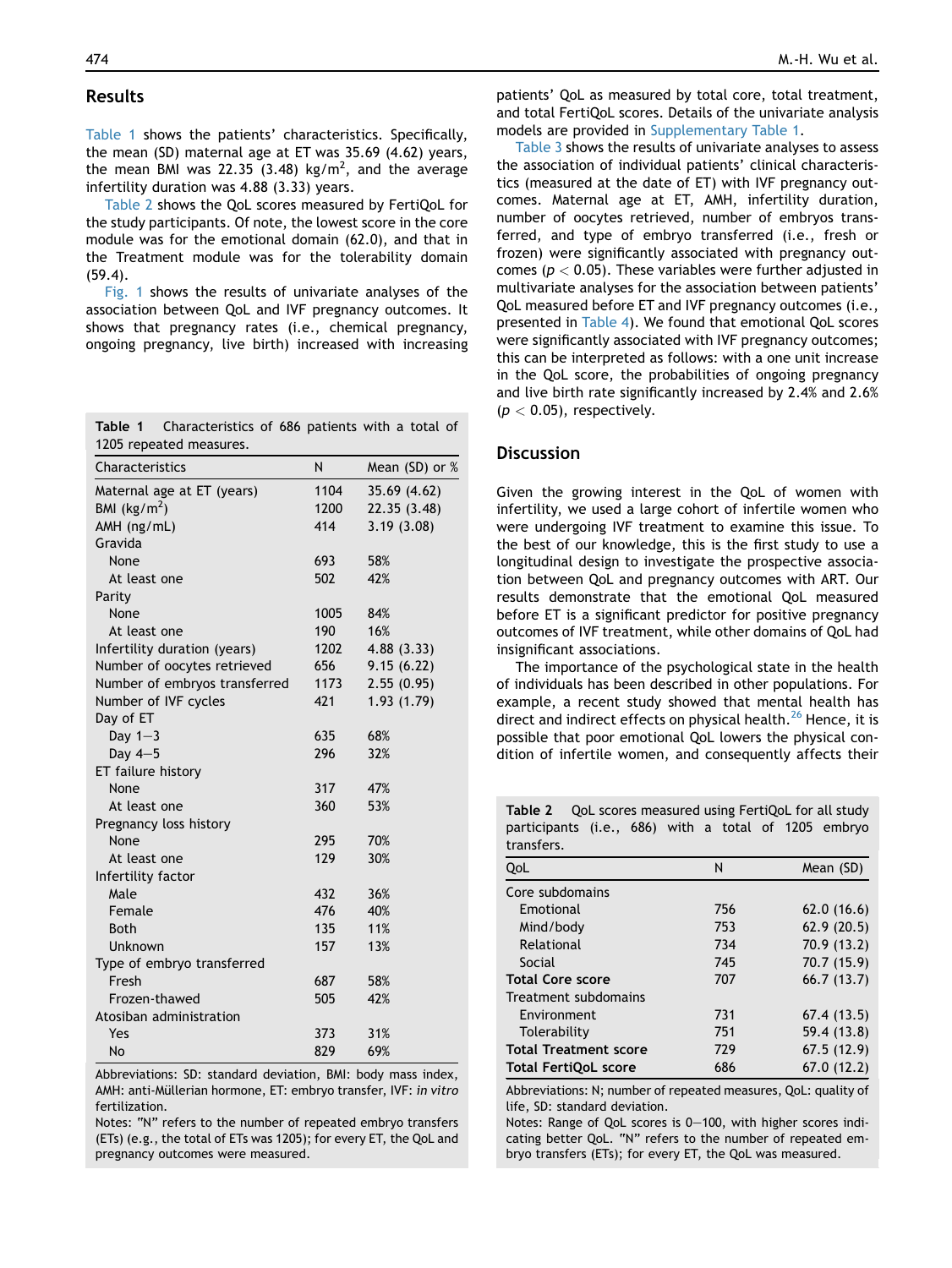<span id="page-4-0"></span>60

Pregnancy Rate  $\left(\begin{array}{c} 0/6 \\ \pm 0 \end{array}\right)$ 

pregnancy, live birth).



20

 $\sqrt{a}$  $\sqrt{a}$  $\sqrt{a}$  $7<sub>5</sub>$  $\dot{\Omega}$  $25$  $50$  $100$  $25$  $\overline{50}$ 75  $100$  $2<sup>5</sup>$  $50$ 75  $100$  $\Omega$  $\ddot{0}$ **Total Core Score Total Treatment Score Total FertiQoL Score** Figure 1 Results of univariate analyses of the association between quality of life (measured by FertiQoL at the date before embryo transfer) and subsequent pregnancy outcomes of in vitro fertilization treatment (i.e., chemical pregnancy, ongoing

 $20$ 

pregnancy outcomes. Additionally, a longitudinal study on fertility and the environment found prospective associations between stress and time-to-pregnancy and infertility among a cohort of women from the United States.<sup>[27](#page-8-0)</sup> That is, the pregnancy outcomes were significantly influenced by the psychological state of the women. Considering this result, one could assume that impaired emotional QoL may have a negative effect on pregnancy outcomes among women receiving fertility treatments. Specifically, the results of the present study support a prospective relationship between emotional QoL and pregnancy outcomes among women receiving IVF treatment. This implies that psychological consultation and support, which can improve the emotional state of infertile women during IVF treatment, may increase the possibility of successful pregnancy and highlights an opportunity to improve IVF pregnancy rates by decreasing the impact of infertility and fertility treatments on the emotional health of patients.

Our results confirm that FertiQoL is a sensitive instrument for capturing the differences between infertile women with positive and negative pregnancy outcomes. These results show that FertiQoL, especially its emotional domain, can be used in clinical practice to predict pregnancy outcomes among women undergoing IVF treatment. Based on such predictions, clinicians may use different strategies to improve pregnancy rates. For example, if a clinician finds that an infertile woman has a poor emotional domain score on FertiQoL, they may want to address the emotional problems of the patient before fertility treatments are administered to increase the chance of successful pregnancy. On the other hand, if a clinician finds that an infertile woman has a satisfactory emotional QoL score, they may want to provide fertility treatments in a timely manner. In addition, with growing evidence showing that the use of atosiban during ET might improve subsequent pregnancy outcomes of IVF treatment,  $18-21$  $18-21$  $18-21$ atosiban might be suggested to patients with poor emotional QoL.

Several strengths of this study are acknowledged. First, this is the first longitudinal cohort study to evaluate the prospective association between QoL measured before ET and subsequent pregnancy outcomes of IVF treatment based on considerable numbers of infertile women (686) and ETs (1,205). Second, the QoL was measured using FertiQoL, which allows a global and comprehensive evaluation of health-related QoL for women undergoing IVF treatment. FertiQoL has supplanted other QoL measures designed for specific subpopulations with infertility problems. Third, we applied GEE analyses with adjustment for the correlation among repeated measures on study outcomes (e.g., QoL, pregnancy) for a given person to control for confounding by time-invariant factors from the unmeasured underlying characteristics of individuals (i.e., a patient who had poor pregnancy outcomes may have had a tendency to not get pregnant in the following ET cycles; a correlation exists between repeated measures on pregnancy outcomes over multiple ETs for a given person). In addition, we used multivariate analyses to adjust for time-varying variables (e.g., maternal age, type of embryo transferred [i.e., fresh or frozen]) across multiple ETs over time as covariates in the GEE models. These methodological efforts are expected to minimize the potential biases commonly seen in longitudinal cohort studies to provide reliable estimates.

This study had the following limitations. First, it was conducted in a medical center that specializes in infertility problems, so the women coming to this center may have particularly severe forms of infertility problems or present severe endometriosis. Second, there are several confounders that could influence the pregnancy outcomes of IVF treatment, such as the inclusion of embryos subjected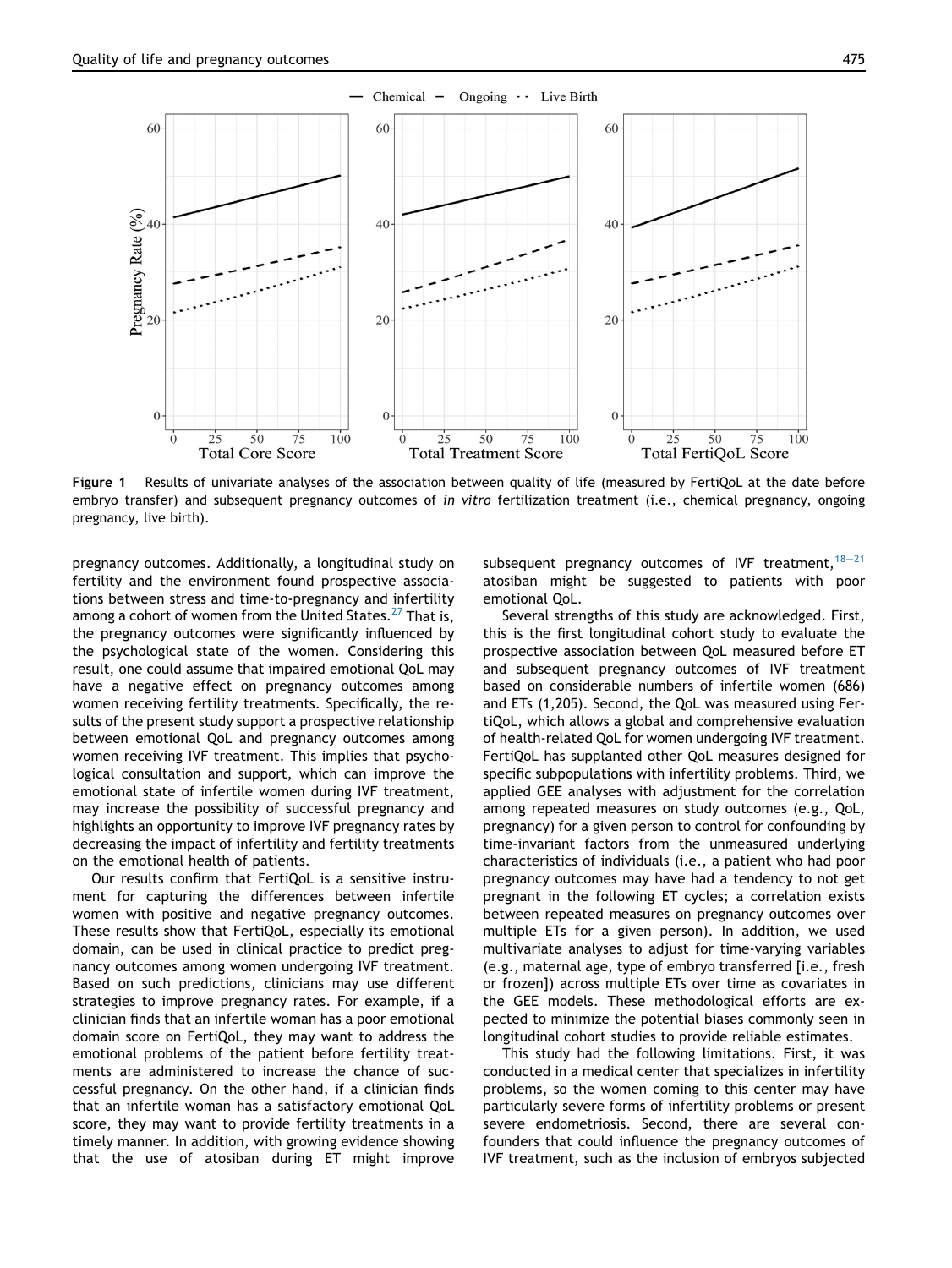<span id="page-5-0"></span>

| Table 3 Results of univariate generalized estimating equation analyses of association between individual clinical characteristics (measured at the date of embryo transfer) |
|-----------------------------------------------------------------------------------------------------------------------------------------------------------------------------|
| and IVF pregnancy outcomes.                                                                                                                                                 |

| Characteristics                                                       |      | Biochemical pregnancy         |      | Ongoing pregnancy                  |      | Live birth                 |
|-----------------------------------------------------------------------|------|-------------------------------|------|------------------------------------|------|----------------------------|
|                                                                       | N.   | OR (95% CI)                   | N.   | OR (95% CI)                        | N    | OR (95% CI)                |
| Maternal age (years) <sup>a</sup>                                     | 1122 | $0.915$ $(0.889 - 0.941)$ *** | 1111 | $0.921$ $(0.893 - 0.950)$ ***      | 1093 | $0.918$ (0.890-0.948)***   |
| Body mass index                                                       | 1197 | $0.995(0.959 - 1.032)$        | 1179 | $0.973(0.936 - 1.012)$             | 1144 | $0.964(0.924 - 1.005)$     |
| Anti-Mullerian Hormone (ng/mL) <sup>b</sup>                           | 397  | $1.093$ (1.005-1.188)*        | 392  | $1.117(1.026 - 1.216)^{*}$         | 385  | $1.110(1.023 - 1.204)^{*}$ |
| Gravida: at least one vs. none (ref.)                                 | 1193 | $1.031(0.806 - 1.319)$        | 1176 | $1.050(0.798 - 1.381)$             | 1142 | $1.015(0.760 - 1.355)$     |
| Parity: at least one vs. none (ref.)                                  | 1193 | $0.923(0.654 - 1.303)$        | 1176 | $0.864(0.577 - 1.293)$             | 1142 | $0.735(0.476 - 1.134)$     |
| Infertility duration (years) $a$                                      | 1199 | $0.952$ (0.917-0.989)*        | 1181 | $0.956$ (0.918-0.995)*             | 1146 | $0.946$ (0.907-0.986)**    |
| Number of oocytes retrieved <sup>b</sup>                              | 654  | $1.062$ (1.035-1.091)***      | 642  | $1.038(1.010-1.067)$ <sup>**</sup> | 627  | $1.040(1.010-1.067)$ **    |
| Number of embryos transferred <sup>a</sup>                            | 1197 | $1.132$ $(1.002 - 1.277)^*$   | 1179 | $1.134(1.002 - 1.284)^{*}$         | 1144 | $1.143$ (1.005-1.299)*     |
| Number of in vitro fertilization cycles                               | 410  | $1.071(0.964 - 1.190)$        | 409  | $0.978(0.881 - 1.086)$             | 407  | $0.943(0.844 - 1.053)$     |
| Day of embryo transfer: Day 4–6 vs. Day 1–3 (ref.) <sup>a</sup>       | 941  | $2.749$ (2.045-3.695)***      | 930  | $2.389$ (1.730 $-3.300$ )***       | 914  | $2.470(1.761 - 3.455)$ *** |
| History of embryo transfer failure: at least one vs. none (ref.)      | 664  | $1.027(0.750 - 1.406)$        | 653  | $1.072$ (0.791-1.452)              | 626  | $0.947(0.679 - 1.320)$     |
| Pregnancy loss history: at least one vs. none (ref.)                  | 412  | $0.871(0.558 - 1.360)$        | 411  | $0.797(0.493 - 1.289)$             | 409  | $0.752(0.463 - 1.221)$     |
| Infertility factor (ref.: unknown)                                    | 1195 |                               | 1177 |                                    | 1142 |                            |
| Male                                                                  |      | $0.962(0.662 - 1.398)$        |      | $0.925(0.610-1.402)$               |      | $0.929(0.600 - 1.438)$     |
| Female                                                                |      | $0.828(0.573 - 1.198)$        |      | $0.891(0.594 - 1.335)$             |      | $0.864(0.563 - 1.327)$     |
| <b>Both</b>                                                           |      | $1.049(0.645 - 1.708)$        |      | $1.266$ (0.762-2.104)              |      | $1.273(0.752 - 2.156)$     |
| Type of embryo transferred: frozen-thawed vs. fresh (ref.) $^{\circ}$ | 1201 | $1.288$ $(1.011 - 1.641)^*$   | 1183 | $1.370$ $(1.070 - 1.755)^*$        | 1148 | $1.284(0.982 - 1.678)$     |
| Atosiban: use vs. none (ref.)                                         | 1201 | $0.971(0.756 - 1.247)$        | 1183 | $1.043(0.801 - 1.359)$             | 1148 | $1.036(0.785 - 1.369)$     |

Abbreviations: IVF: in vitro fertilization, OR: odds ratio, CI: confidence interval, ref.: reference group.

Notes: "N" refers to the number of repeated embryo transfers (ETs) (e.g., the total of ETs was 1205); for every ET, relevant clinical information (i.e., the variables listed in this table) were measured and subsequent pregnancy outcomes were followed.

\*significant at p-value <sup>&</sup>lt;0.05; \*\*significant at p-value <sup>&</sup>lt;0.01; \*\*\*significant at p-value <sup>&</sup>lt;0.001.

<sup>a</sup> The variables were significantly associated with pregnancy outcomes in univariate analyses so they were further adjusted in multivariate analyses of the association between quality of life and pregnancy outcomes.

<sup>b</sup> Although these variables were significantly associated with pregnancy outcomes in univariate analyses, the information was not sufficient; about half of ET cycles (i.e.,  $\sim$  600) were missing these variables. Therefore, we did not include these two variables in multivariate analyses of the association between quality of life and pregnancy outcomes.

> M.-H. Wu et al. M.-H. Wu et al.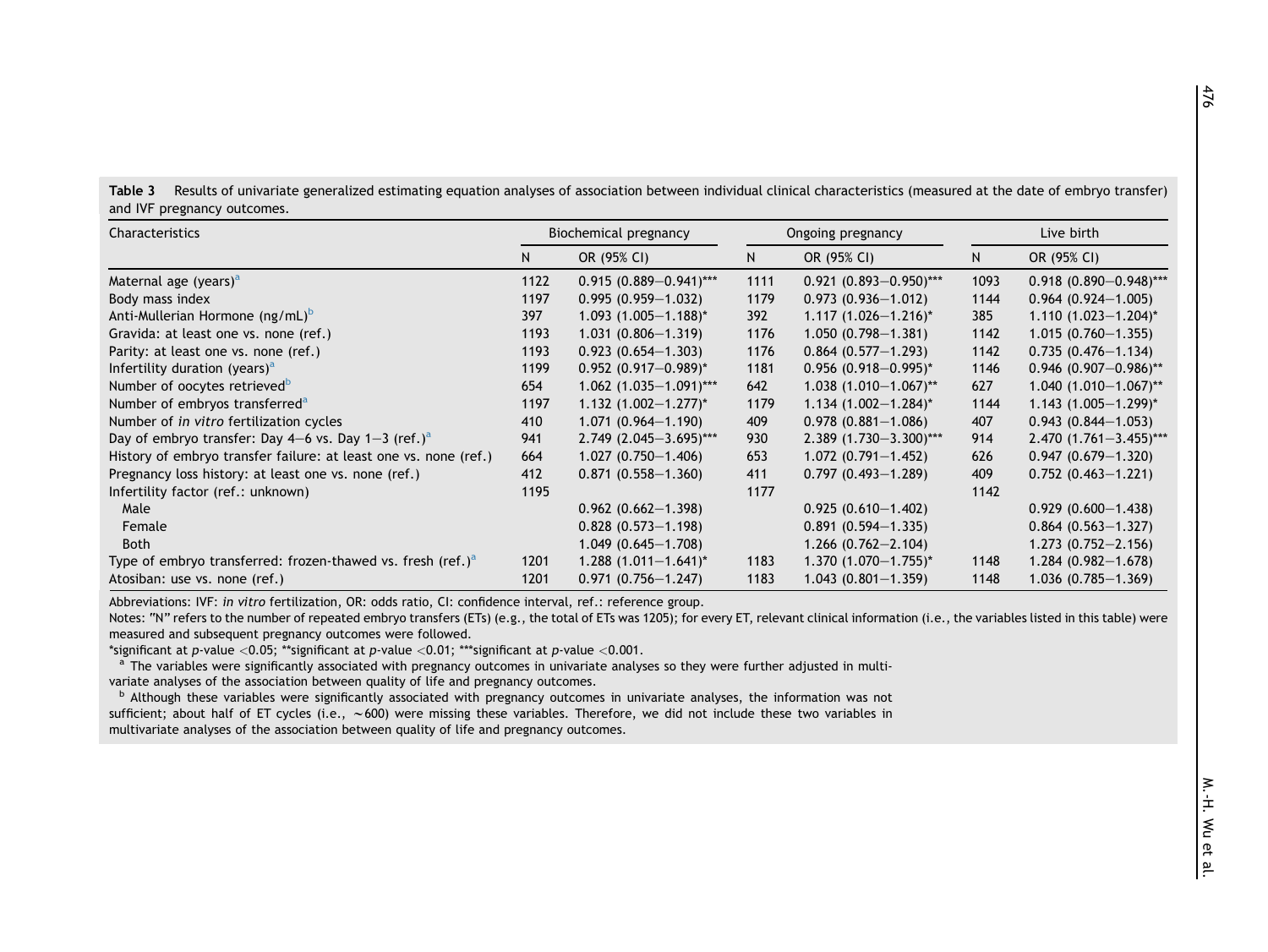| Pregnancy<br>outcomes                         | Biochemical<br>pregnancy       | Ongoing<br>pregnancy          | Live<br>birth                   | Biochemical<br>pregnancy       | Ongoing<br>pregnancy           | Live<br>birth                  | Biochemical<br>pregnancy       | Ongoing<br>pregnancy          | Live<br>birth                                        |
|-----------------------------------------------|--------------------------------|-------------------------------|---------------------------------|--------------------------------|--------------------------------|--------------------------------|--------------------------------|-------------------------------|------------------------------------------------------|
| Variables                                     | $N = 601$ ,<br>$n = 433$       | $N = 593$ ,<br>$n = 427$      | $N = 578$ ,<br>$n = 418$        | $N = 601$ ,<br>$n = 433$       | $N = 593$ ,<br>$n = 427$       | $N = 578$ ,<br>$n = 418$       | $N = 601$ ,<br>$n = 433$       | $N = 593$ ,<br>$n = 427$      | $N = 578,$<br>$n = 418$                              |
|                                               | OR $(Cl)$                      | OR (CI)                       | OR (CI)                         | OR (CI)                        | OR $(CI)$                      | OR (CI)                        | OR (CI)                        | OR $(Cl)$                     | OR (CI)                                              |
| <b>QoL</b> scores                             |                                |                               |                                 |                                |                                |                                |                                |                               |                                                      |
| Emotional                                     | 1.011 (0.992<br>$-1.030$       | $1.024*$ (1.002)<br>$-1.046$  | $1.026*$ (1.003<br>$-1.049$     |                                |                                |                                |                                |                               |                                                      |
| Mind/body                                     | 0.999 (0.983<br>$-1.015$       | 0.990 (0.974<br>$-1.007$      | 0.988 (0.971<br>$-1.006$ )      |                                |                                |                                |                                |                               |                                                      |
| Relational                                    | 1.009 (0.993<br>$-1.025$       | 0.997 (0.980<br>$-1.014$      | 0.991 (0.974<br>$-1.009$        |                                |                                |                                |                                |                               |                                                      |
| Social                                        | 0.991 (0.976<br>$-1.006$       | 0.995 (0.979<br>$-1.012$      | 1.001 (0.984<br>$-1.019$        |                                |                                |                                |                                |                               |                                                      |
| Treatment<br>environment                      | 1.000 (0.986<br>$-1.015$       | 1.005 (0.989<br>$-1.021$      | 1.000 (0.983<br>$-1.017$        |                                |                                |                                |                                |                               |                                                      |
| Treatment<br>tolerability                     | 0.993 (0.982<br>$-1.004$       | 0.991 (0.979<br>$-1.003$      | 0.998 (0.985<br>$-1.012$        |                                |                                |                                |                                |                               |                                                      |
| Total Core score                              |                                |                               |                                 | 1.005 (0.990<br>$-1.021$       | 1.003 (0.987<br>$-1.020$       | 1.008 (0.991<br>$-1.025$       |                                |                               |                                                      |
| <b>Total Treatment</b><br>score               |                                |                               |                                 | 0.993 (0.978<br>$-1.009$ )     | 0.995 (0.977<br>$-1.012$       | 0.997 (0.979<br>$-1.015$       |                                |                               |                                                      |
| Total FertiQoL<br>score                       |                                |                               |                                 |                                |                                |                                | 1.000 (0.986<br>$-1.015$       | 0.999 (0.984<br>$-1.014$      | 1.005 (0.990<br>$-1.021$                             |
| <b>Adjusted covariates</b>                    |                                |                               |                                 |                                |                                |                                |                                |                               |                                                      |
| Endometriosis                                 | 0.582(0.323)<br>$-1.049$       | 0.640(0.35)<br>$-1.172$       | 0.722 (0.388<br>$-1.343$        | 0.577(0.322)<br>$-1.034$       | 0.631(0.350)<br>$-1.140$       | 0.728 (0.395<br>$-1.343$       | 0.588 (0.329<br>$-1.052$       | 0.641(0.354)<br>$-1.158$      | 0.738 (0.400<br>$-1.362$                             |
| Maternal age at ET                            | $0.920***$ (0.882)<br>$-0.960$ | $0.916***$ (0.876<br>$-0.958$ | $0.920***$ $(0.879$<br>$-0.962$ | $0.923***$ (0.885)<br>$-0.963$ | $0.923***$ (0.883)<br>$-0.964$ | $0.928**$ (0.887<br>$-0.970$   | $0.925***$ (0.887)<br>$-0.964$ | $0.924***$ (0.884<br>$-0.965$ | $0.929**$ (0.888<br>$-0.971$                         |
| Infertility duration 0.968 (0.916             | $-1.022$                       | 0.957 (0.900<br>$-1.017$      | 0.939 (0.881<br>$-1.001$        | 0.967(0.915)<br>$-1.021$       | 0.957 (0.902<br>$-1.016$       | $0.939*$ $(0.883)$<br>$-0.999$ | 0.965 (0.914<br>$-1.019$       | 0.956 (0.901<br>$-1.014$      | $0.938*$ $(0.882)$<br>$-0.997$                       |
| Number of embryos 1.121 (0.930<br>transferred | $-1.352$                       | 1.186 (0.977<br>$-1.439$      | 1.221 (0.999<br>$-1.493$        | 1.125 (0.934<br>$-1.355$       | 1.194 (0.983<br>$-1.450$       | $1.226*$ (1.002<br>$-1.499$    | 1.122 (0.931<br>$-1.352$       | 1.192 (0.981<br>$-1.448$      | 1.223 (1.000<br>$-1.496$<br>(continued on next page) |

<span id="page-6-0"></span>Table 4 Odds ratios and 95% confidence intervals for generalized estimating equation analyses for association between the QoL scores measured using FertiQoL and IVF pregnancy outcomes.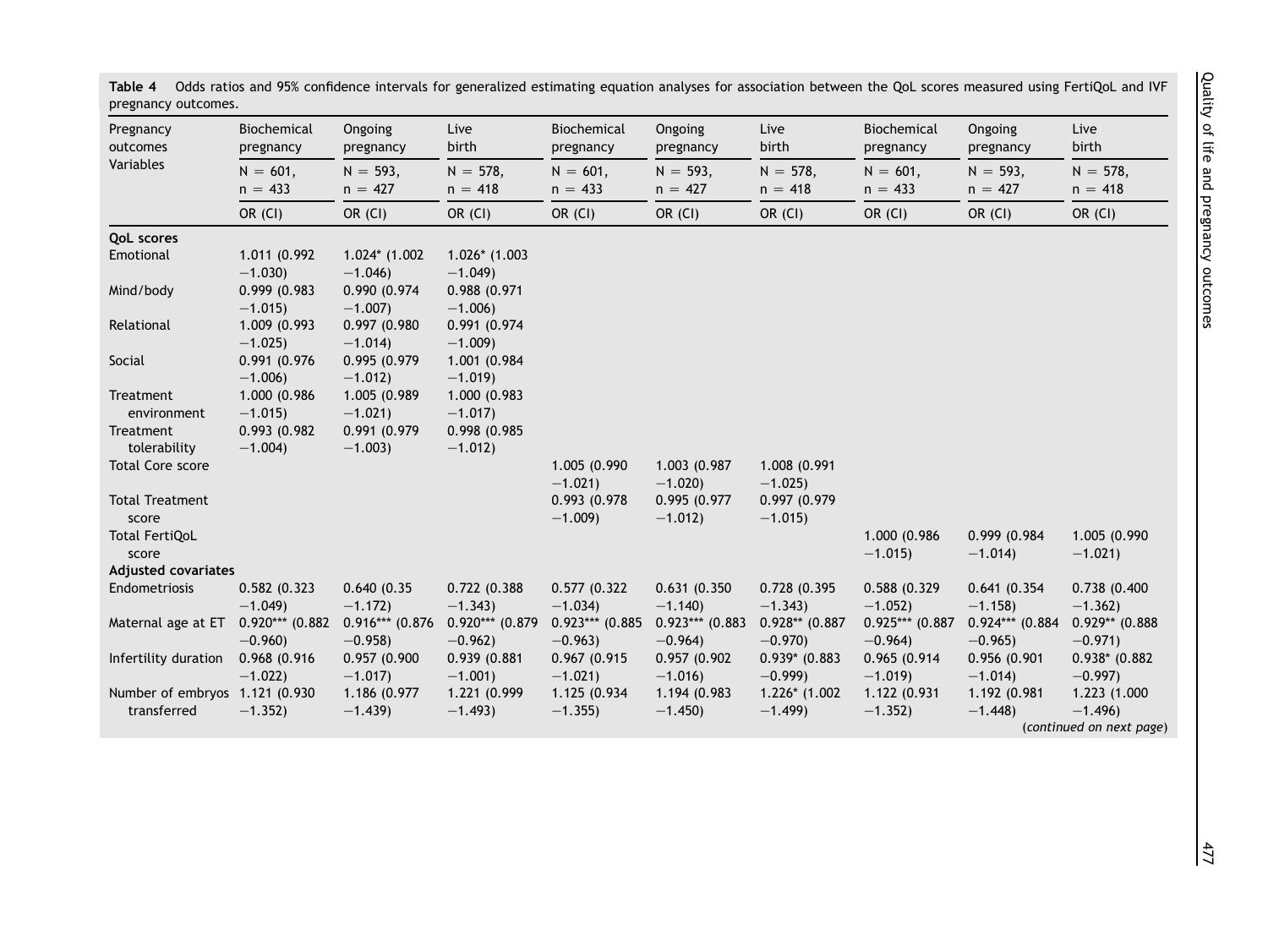| Table 4 (continued)                                                                                                                                                                                                                                                                                                                             |                          |                        |                     |                                          |                       |                         |                          |                       |                         |
|-------------------------------------------------------------------------------------------------------------------------------------------------------------------------------------------------------------------------------------------------------------------------------------------------------------------------------------------------|--------------------------|------------------------|---------------------|------------------------------------------|-----------------------|-------------------------|--------------------------|-----------------------|-------------------------|
| Pregnancy<br>outcomes                                                                                                                                                                                                                                                                                                                           | Biochemical<br>pregnancy | pregnancy<br>Ongoing   | birth<br>Live       | Biochemical<br>pregnancy                 | pregnancy<br>Ongoing  | birth<br>Live           | Biochemical<br>pregnancy | pregnancy<br>Ongoing  | birth<br>Live           |
| Variables                                                                                                                                                                                                                                                                                                                                       | $N = 601$ .<br>$n = 433$ | $N = 593$<br>$n = 427$ | $= 578,$<br>$= 418$ | $N = 601$ ,<br>$n = 433$                 | N = 593,<br>$n = 427$ | $N = 578,$<br>$n = 418$ | $N = 601$<br>$n = 433$   | N = 593,<br>$n = 427$ | $N = 578,$<br>$n = 418$ |
|                                                                                                                                                                                                                                                                                                                                                 | OR (CI)                  | OR (CI)                | OR (CI)             | OR (CI)                                  | OR (CI)               | OR (CI)                 | OR (CI)                  | OR (CI)               | OR (CI)                 |
| Type of embryo                                                                                                                                                                                                                                                                                                                                  | 1.389 (0.986             | 1.259 (0.882           |                     | 1.380 (0.983                             | 1.311 (0.923          |                         | 1.370 (0.977             | 1.305 (0.918          |                         |
| transferred                                                                                                                                                                                                                                                                                                                                     | $-1.956$                 | $-1.799$               |                     | $-1.938$                                 | $-1.863$              |                         | $-1.921$                 | $-1.854$              |                         |
| (i.e., frozen-                                                                                                                                                                                                                                                                                                                                  |                          |                        |                     |                                          |                       |                         |                          |                       |                         |
| thawed                                                                                                                                                                                                                                                                                                                                          |                          |                        |                     |                                          |                       |                         |                          |                       |                         |
| vs. fresh $=$ ref.)                                                                                                                                                                                                                                                                                                                             |                          |                        |                     |                                          |                       |                         |                          |                       |                         |
| Notes: "significant at p-value <0.05; "*significant at p-value <0.01; five at p-value <0.001. "N" refers to the number of repeated embryo transfers (ETs); for every ET, the QoL and<br>pregnancy outcomes were measured. "n" refers to the number of individual patients.<br>Abbreviations: IVF: in vitro fertilization, QoL: quality of life, |                          |                        |                     | OR: odds ratio, CI: confidence interval. |                       |                         |                          |                       |                         |

to preimplantation genetic screening (PGS). However, due to very limited study population that had used PGS (i.e., less than 4%), we did not further adjust for this in the analyses. Third, this study aimed to assess a prospective association of the QoL measured during IVF treatment (e.g., the date before ET) with subsequent pregnancy outcomes. However, the QoL of patients may vary by type of pregnancy outcome (e.g., chemical pregnancy, ongoing pregnancy, and live birth). Future research can measure the QoL of women receiving IVF treatment at different points of time during pregnancy to assess how the pregnancy outcomes of IVF treatment might influence QoL. Lastly, although this was a longitudinal design, the observed impact of emotional QoL on pregnancy outcomes is not completely certain because we did not manipulate the emotional QoL among our participants. That is, without a well-designed randomized control study, we were unable to observe whether a change in emotional QoL has a real impact on pregnancy. Future studies based on randomized control trials are thus recommended to corroborate our findings. In addition, further analysis in clinically meaningful subgroups (e.g., patients with repeated ET cycles, endometriosis) is needed to confirm the results of this study.

In conclusion, the results of this large cohort study support a prospective association between the QoL measured before ET and subsequent pregnancy outcomes of IVF treatment. The results highlight the importance and necessity of psychological counseling for patients undergoing IVF treatment to improve their QoL, especially the emotional aspect, which may consequently increase the pregnancy rates of this population.

## Authors' roles

M.H.W. and H.T.O. supervised the entire study, including the procedures, conception, design, and completion. N.G.H. and C.W.L. contributed to the data collection. P.F.S. and W.Y.C. contributed to statistical analyses. M.H.W., C.Y.L., and H.T.O. directed the critical discussion of the manuscript. H.T.O. wrote the initial manuscript and all authors approved the final manuscript.

## Funding

This work was supported by the Ministry of Science and Technology, Taiwan, under grant (MOST 105-2314-B-006- 059-MY3).

## Conflicts of interest

The authors have no conflicts of interest relevant to this article.

## Acknowledgements

The authors wish to thank the staff members of the Assisted Reproductive Technology Center at National Cheng Kung University Hospital for their assistance with data collection.